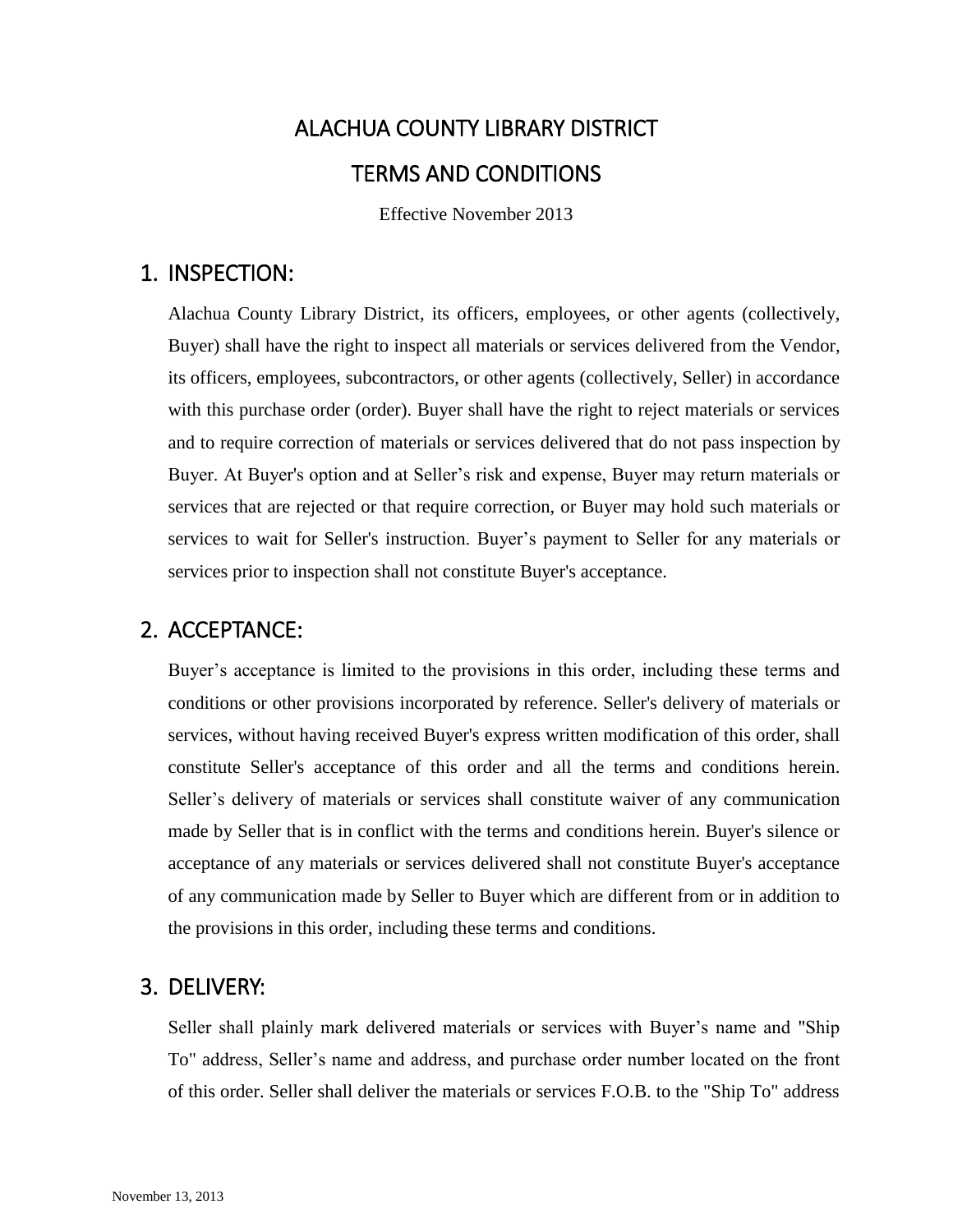on this order unless Buyer states otherwise orally or in writing. Seller shall not delay delivery of materials or services. Seller shall notify Buyer at once of any anticipated delay in delivery. An anticipated delay in delivery extends beyond an agreed to delivery date between the Buyer and Seller either orally or in writing or beyond the usual timing of delivery which Seller has performed in the past and which Buyer has traditionally accepted as sufficient timing of delivery. Upon notification of anticipated delay in delivery by Seller, Buyer may authorize orally or in writing an extension in delivery or may terminate the order in accordance with paragraph 11 infra. Seller shall pay for any excessive or unusual costs caused by Seller's delay or inability to deliver in accordance with the terms of this order, including these terms and conditions.

## 4. COMPLIANCE WITH LAWS AND REGULATIONS:

Seller shall comply with all federal, state and local laws, regulations, and ordinances applicable to the production, sale and delivery of the goods or the furnishing of any labor or services to Buyer under this order. Any provisions required by federal, state, or local law, regulation or ordinance shall be incorporated herein by reference. In accordance with Chapter 442, Florida Statutes, Seller shall furnish Buyer with a current material safety data sheet (MSDS) on or before delivery of each and every toxic substance.

#### 5. INSURANCE:

Seller shall maintain insurance acceptable to Buyer in full force and in effect throughout the term of this order.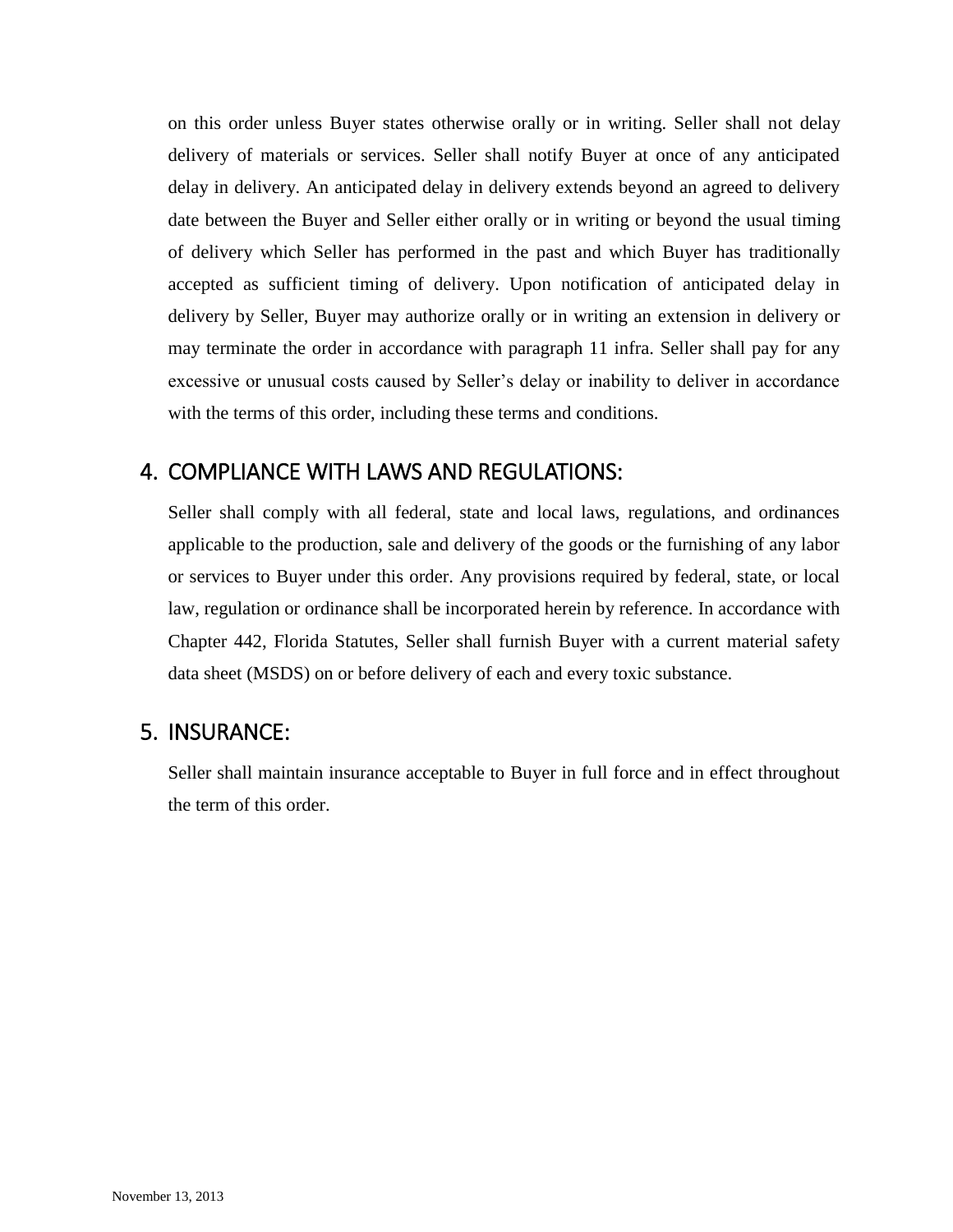## 6. WARRANTY:

In addition to any warranty implied by law or fact, and any other express warranties, Seller expressly warrants all items to be free from defects in design, workmanship and materials or services. Seller expressly warrants to conform strictly to applicable specifications, drawings, approved samples, if any; and to be fit and sufficient for the purpose intended and to be merchantable. Such warranties, together with all other service warranties of Seller, shall run to Buyer. All warranties shall survive inspection and payment by Buyer.

#### 7. WARRANTY - PRICE:

Seller warrants that Buyer shall not be billed at prices higher than stated on this order unless authorized by Buyer in writing. Seller represents that the prices charged for the goods and services covered by this order are the lowest price charged by the Seller to members of a class similar to Buyer under conditions similar to those specified in this order. Seller represents that the prices in this order comply with the applicable law in effect at the time of quotation, sale or delivery. Seller shall apply to this order any price reduction applicable to materials or services ordered subsequent to the placement of this order.

#### 8. INDEMNIFICATION:

Seller (excluding the State of Florida or its agencies) shall indemnify, defend and hold harmless Buyer against all consequences of this order, including but not limited to liability, claims, damages, fines, fees, expenses, penalties, suits, proceedings, causes of action and costs, including attorney's fees for trial and on appeal, of any kind and nature arising out of or in any way connected with the performance of this order whether by act or omission of the Seller, its officers, agents, employees or others. Seller shall pay all royalties and assume all costs arising from the use of any invention design, process, materials or services, equipment, product, or other device which is the subject of patent rights or copyrights. Seller shall, at its own expense, hold harmless and defend Buyer against any claim, suit, or proceeding brought against Buyer which is based upon a claim, whether rightful or otherwise, that the goods or services, or any part thereof, furnished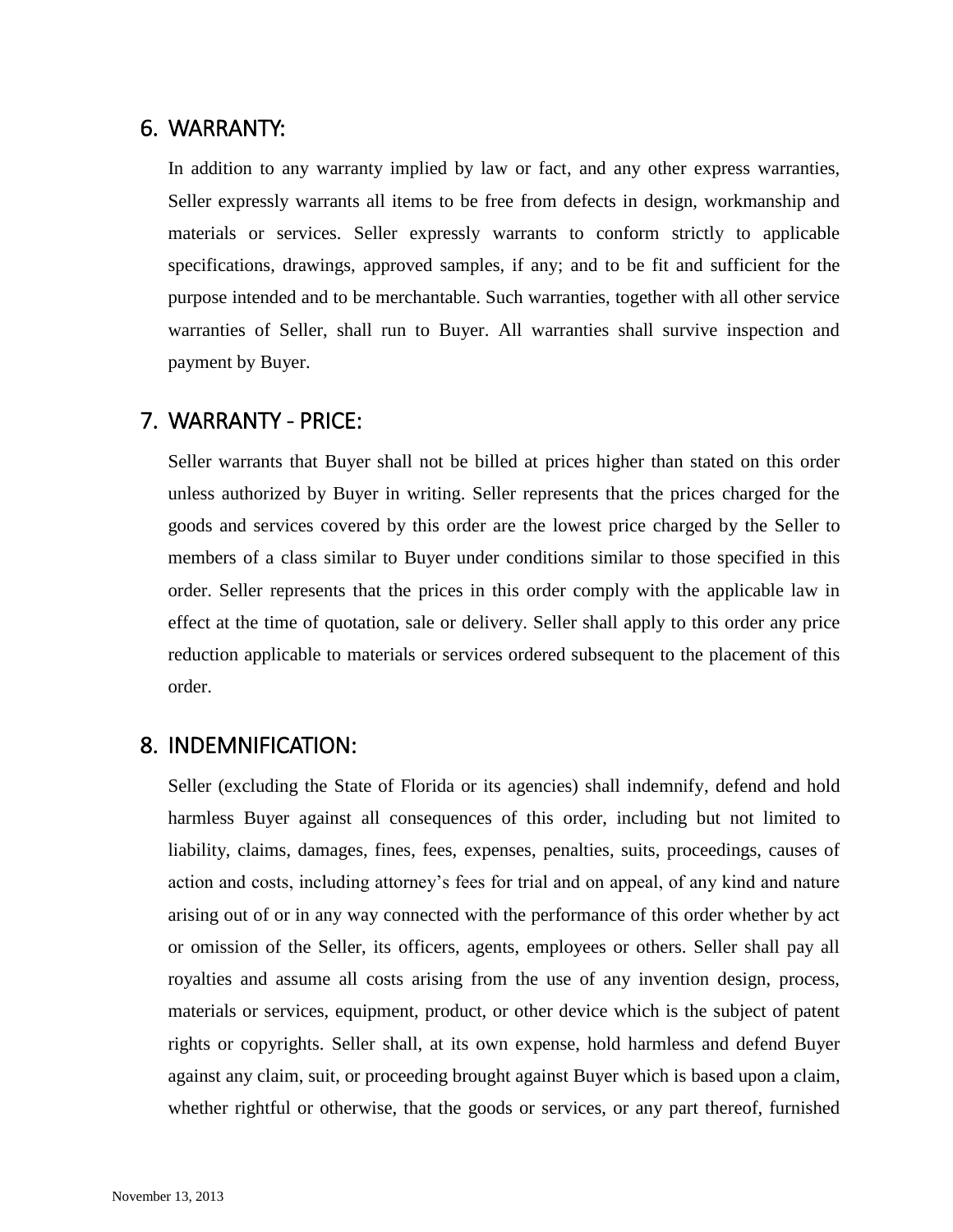under this purchase order, constitute an infringement of any patent or copyright of the United states. Seller shall pay all damages and costs awarded against Buyer.

## 9. ADDITIONAL RIGHTS OF PURCHASER:

Buyer retains all rights, including copyright and trademark rights, for any custom art, writing or design produced as a direct result of performance under this purchase order. Seller owns all materials or services created or conveyed as a direct result of this purchase order upon completion, unless specifically agreed to prior to acceptance including, but not limited to, any custom art, design, or writing produced, or any custom die, mold, photomechanical or digital masters or other such item used in the performance of this order.

# 10. MISCELLANEOUS:

This order constitutes the entire agreement and supercedes all prior written or oral agreements, understandings, or representations. Any and all special conditions attached hereto which vary from these general terms and conditions shall have precedence. Neither Seller nor Buyer may assign any portion of this agreement without prior consent of the other. Seller warrants that all subcontractors, involved in the performance of duties for this order, will comply with the terms herein. Seller shall retain all records relating to this agreement for three years after final payment and make them available to Buyer. This agreement does not create any relationship with, or any rights in favor of, any third party. Seller is acting in the capacity of an independent contractor and not as an agent, employee, partner, joint venturer, or associate of Buyer. If any provision of this agreement is declared void by a court of law, all other provisions will remain in full force and effect. The failure of any party to exercise any right in this agreement shall not be considered a waiver of such right. This agreement is governed in accordance with the laws of the State of Florida. Venue shall be in Alachua County.

#### 11. TERMINATION:

Buyer may terminate this order for convenience at any time and for any reason. If Buyer terminates this order for convenience, Buyer shall pay to Seller an amount sufficient to